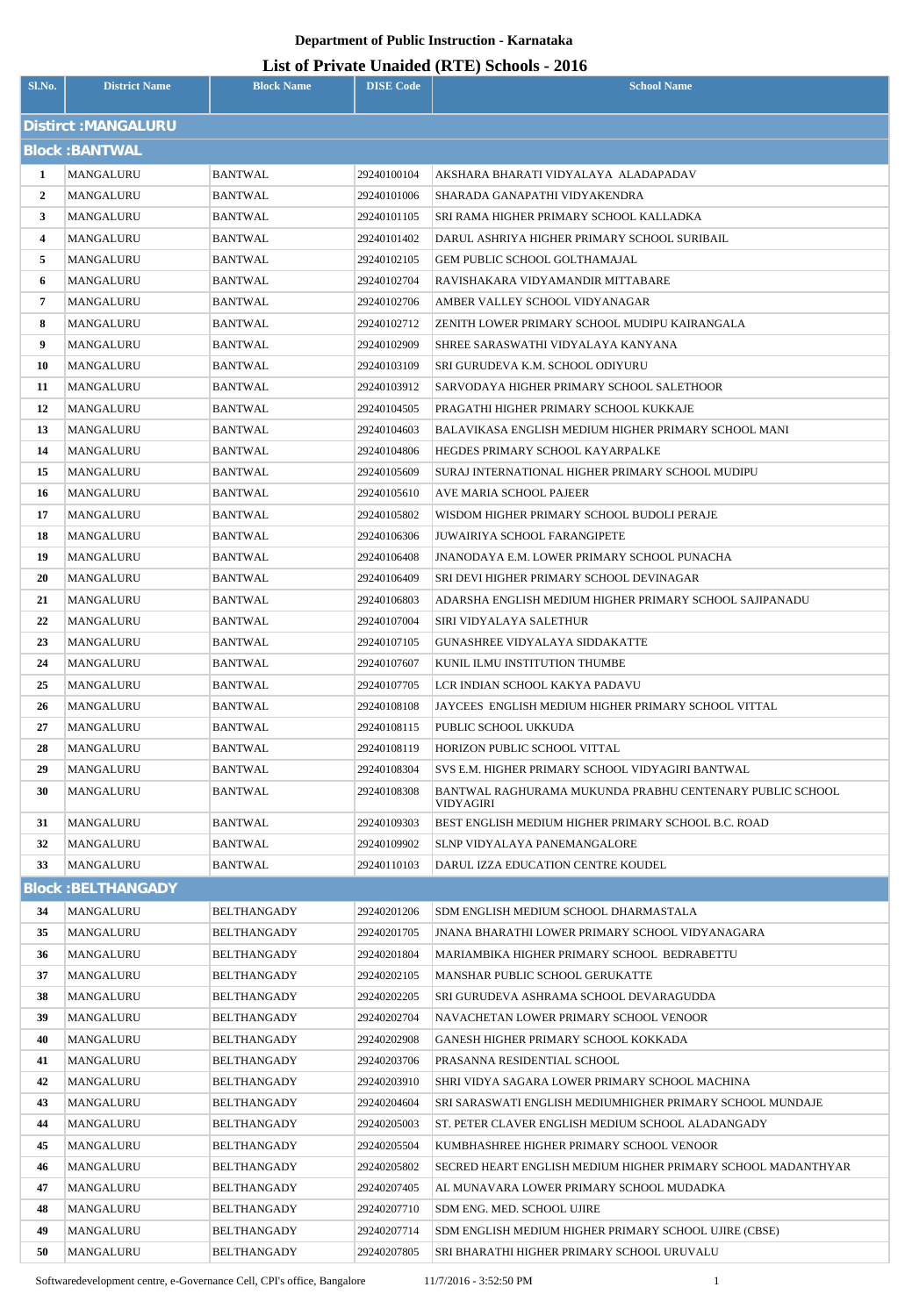# **List of Private Unaided (RTE) Schools - 2016**

| Sl.No.   | <b>District Name</b>          | <b>Block Name</b>      | <b>DISE Code</b>           | $\mu$ <sub>15</sub> of T <sub>11</sub> , and Onalact (IVII) behoofs $\mu$ <sub>016</sub><br><b>School Name</b> |
|----------|-------------------------------|------------------------|----------------------------|----------------------------------------------------------------------------------------------------------------|
| 51       | MANGALURU                     | <b>BELTHANGADY</b>     | 29240208404                | SDM SCHOOL BELTHANGADY                                                                                         |
| 52       | MANGALURU                     | <b>BELTHANGADY</b>     | 29240208802                | VANI ENGLISH MEDIUM HIGHER PRIMARY SCHOOL HALEKOTE                                                             |
|          | <b>Block: MANGALURU NORTH</b> |                        |                            |                                                                                                                |
| 53       | MANGALURU                     | <b>MANGALURU NORTH</b> | 29240300402                | <b>BGS EDUCATION CENTRE KAVOOR</b>                                                                             |
| 54       | MANGALURU                     | <b>MANGALURU NORTH</b> | 29240301106                | SRI RAVISHANKAR VIDYA MANDIR KONCHADY MARYHILL                                                                 |
| 55       | MANGALURU                     | <b>MANGALURU NORTH</b> | 29240301107                | VIDYA ENGLISH MEDIUMHIGHER PRIMARY SCHOOL DEREBAIL                                                             |
| 56       | MANGALURU                     | MANGALURU NORTH        | 29240301302                | ASHOKA VIDYALAYA ASHOKANAGAR                                                                                   |
| 57       | MANGALURU                     | <b>MANGALURU NORTH</b> | 29240301503                | AMRITA VIDYALAYAM BOLOOR                                                                                       |
| 58       | MANGALURU                     | <b>MANGALURU NORTH</b> | 29240301702                | MANGALA ENGLISH MEDIUM HIGHER PRIMARY SCHOOL MANNAGUDDA                                                        |
| 59       | MANGALURU                     | <b>MANGALURU NORTH</b> | 29240301802                | BESANT ENGLISH MEDIUM HIGHER PRIMARY SCHOOL KODIALBAIL                                                         |
| 60       | MANGALURU                     | MANGALURU NORTH        | 29240302811                | GONZAGA SCHOOL KODIALBAIL                                                                                      |
| 61       | MANGALURU                     | <b>MANGALURU NORTH</b> | 29240302905                | GANAPATI ENGLISH MEDIUMHIGHER PRIMARY SCHOOL HAMPANAKATTA                                                      |
| 62       | MANGALURU                     | MANGALURU NORTH        | 29240303105                | NARAYANA GURU ENGLISH MEDIUMHIGHER PRIMARY SCHOOL KUDROLI                                                      |
| 63       | MANGALURU                     | <b>MANGALURU NORTH</b> | 29240303109                | BRIGHT MODEL SCHOOL KUDROLI                                                                                    |
| 64       | MANGALURU                     | MANGALURU NORTH        | 29240305302                | MAHARISHI HIGHER PRIMARY SCHOOL GERUKATTE                                                                      |
| 65       | MANGALURU                     | MANGALURU NORTH        | 29240305306                | MCT PUBLIC HIGHER PRIMARY SCHOOL KILPADY MULKY                                                                 |
| 66       | MANGALURU                     | MANGALURU NORTH        | 29240305403                | SRI SHARADA SCHOOL SHIMANTHUR                                                                                  |
| 67       | MANGALURU                     | MANGALURU NORTH        | 29240305903                | ST. JUDE E.M. LOWER PRIMARY SCHOOL PAKSHIKERE                                                                  |
| 68       | MANGALURU                     | MANGALURU NORTH        | 29240306303                | DR. RAMANNA SHETTY HIGHER PRIMARY SCHOOL THOKUR                                                                |
| 69       | MANGALURU                     | MANGALURU NORTH        | 29240306902                | ROTARY ENGLISH MEDIUM HIGHER PRIMARY SCHOOL KINNIGOLI                                                          |
| 70       | MANGALURU                     | MANGALURU NORTH        | 29240306906                | ST. MARYS CENTRAL SCHOOL KINNIGOLI                                                                             |
| 71       | MANGALURU                     | MANGALURU NORTH        | 29240307601                | DELHI PUBLIC SCHOOL MRPL MANGALORE                                                                             |
| 72       | MANGALURU                     | MANGALURU NORTH        | 29240308001                | POPULAR ENGLISH MEDIUM HIGHER PRIMARY SCHOOL MALAVOOR                                                          |
| 73       | MANGALURU                     | <b>MANGALURU NORTH</b> | 29240308401                | HIDAYATH ENGLISH MEDIUM HIGHER PRIMARY SCHOOL SOORINJE                                                         |
| 74       | MANGALURU                     | <b>MANGALURU NORTH</b> | 29240308701                | SAHARA LOWER PRIMARY SCHOOL BENGRE KASABA                                                                      |
| 75       | MANGALURU                     | <b>MANGALURU NORTH</b> | 29240308702                | A.R.K. SCHOOL BENGRE KASABA                                                                                    |
| 76       | MANGALURU                     | <b>MANGALURU NORTH</b> | 29240308804                | ANJUMAN ENGLISH MEDIUM HIGHER PRIMARY SCHOOL MUKKA                                                             |
| 77       | MANGALURU                     | <b>MANGALURU NORTH</b> | 29240308809                | NITK ENGLISH MEDIUM HIGHER PRIMARY SCHOOL SRINIVAS NAGAR                                                       |
| 78       | <b>MANGALURU</b>              | <b>MANGALURU NORTH</b> | 29240309006                | SRI NARAYAN GURU HIGHER PRIMARY SCHOOL KATIPALLA                                                               |
| 79       | MANGALURU                     | <b>MANGALURU NORTH</b> | 29240309206                | HIRA PUBLIC SCHOOL KATIPALLA                                                                                   |
| 80       | MANGALURU                     | <b>MANGALURU NORTH</b> | 29240309503                | SRI MAHALINGESHWARA HIGHER PRIMARY SCHOOL IDDYA                                                                |
| 81       | MANGALURU                     | <b>MANGALURU NORTH</b> | 29240309505                | VIDYADAYINEE ENGLISH MEDIUMHIGHER PRIMARY SCHOOLSURATHKAL                                                      |
| 82       | MANGALURU                     | <b>MANGALURU NORTH</b> | 29240309604                | BHARATHI ENGLISH MEDIUM HIGHER PRIMARY SCHOOL VIDYANAGAR                                                       |
| 83       | MANGALURU                     | <b>MANGALURU NORTH</b> | 29240309607                | ANKUR HIGHER PRIMARY SCHOOL KULAI                                                                              |
| 84       | MANGALURU                     | <b>MANGALURU NORTH</b> | 29240309703                | BERTRAND RUSSEL HIGHER PRIMARY SCHOOLBAIKAMPADY                                                                |
| 85       | MANGALURU                     | <b>MANGALURU NORTH</b> | 29240309803                | NMPT ENGLISH MEDIUM SCHOOL PANAMBUR                                                                            |
| 86       | MANGALURU                     | <b>MANGALURU NORTH</b> | 29240309908                | NARAYANA GURU ENGLISH MEDIUMHIGHER PRIMARY SCHOOL MULKY                                                        |
|          | <b>Block: PUTTUR</b>          |                        |                            |                                                                                                                |
| 87       | MANGALURU                     | <b>PUTTUR</b>          | 29240400303                | GOOD SHEPHERD HIGHER PRIMARY SCHOOL MARDHALA                                                                   |
| 88       | MANGALURU                     | <b>PUTTUR</b>          | 29240400404                | SRI BHARATHI HIGHER PRIMARY SCHOOL ALANKAR                                                                     |
| 89       | MANGALURU                     | PUTTUR                 | 29240401407                | PRAGATHI ENGLISH MEDIUM HIGHER PRIMARY SCHOOL KANIYUR                                                          |
| 90       | MANGALURU                     | PUTTUR                 | 29240401606                | PRIYADARSHINI HIGHER PRIMARY SCHOOL BETTAMPADY                                                                 |
| 91       | MANGALURU                     | PUTTUR                 | 29240401706                | MOUNT SIYON PUBLIC SCHOOL NETTANA                                                                              |
| 92       | MANGALURU                     | <b>PUTTUR</b>          | 29240401709                | VEDAVYASA SCHOOL BILINELE                                                                                      |
| 93       | MANGALURU                     | PUTTUR                 | 29240402705                | ST. ANNS SCHOOL KADABA                                                                                         |
| 94<br>95 | MANGALURU<br>MANGALURU        | PUTTUR<br>PUTTUR       | 29240403505<br>29240403506 | KNANAYA JYOTHI ENGLISH MEDIUMHIGHER PRIMARY SCHOOL KADABA<br>SARSWATHI VIDYALAYA VIDYANAGARA PA                |
| 96       | MANGALURU                     | <b>PUTTUR</b>          | 29240404803                | SANDEEPANI HIGHER PRIMARY SCHOOL NARIMOGRU                                                                     |
| 97       | MANGALURU                     | PUTTUR                 | 29240404805                | SARASWATHI VIDYAMANDIRA NARIMOGARU                                                                             |
| 98       | MANGALURU                     | PUTTUR                 | 29240404908                | SRI RAMA SCHOOL NELYADY                                                                                        |
| 99       | MANGALURU                     | PUTTUR                 | 29240405204                | SANTHOM VIDYANIKETHANA RENJILADY                                                                               |
| 100      | MANGALURU                     | <b>PUTTUR</b>          | 29240405604                | VIVEK HIGHER PRIMARY SCHOOL PANAJE                                                                             |
| 101      | MANGALURU                     | PUTTUR                 | 29240406204                | VIDYA RASHMI HIGHER PRIMARY SCHOOL SAVANUR                                                                     |
| 102      | MANGALURU                     | PUTTUR                 | 29240406405                | BISHOP POLICARPOS PUBLIC SCHOOL UDANE                                                                          |

Softwaredevelopment centre, e-Governance Cell, CPI's office, Bangalore 11/7/2016 - 3:52:51 PM 2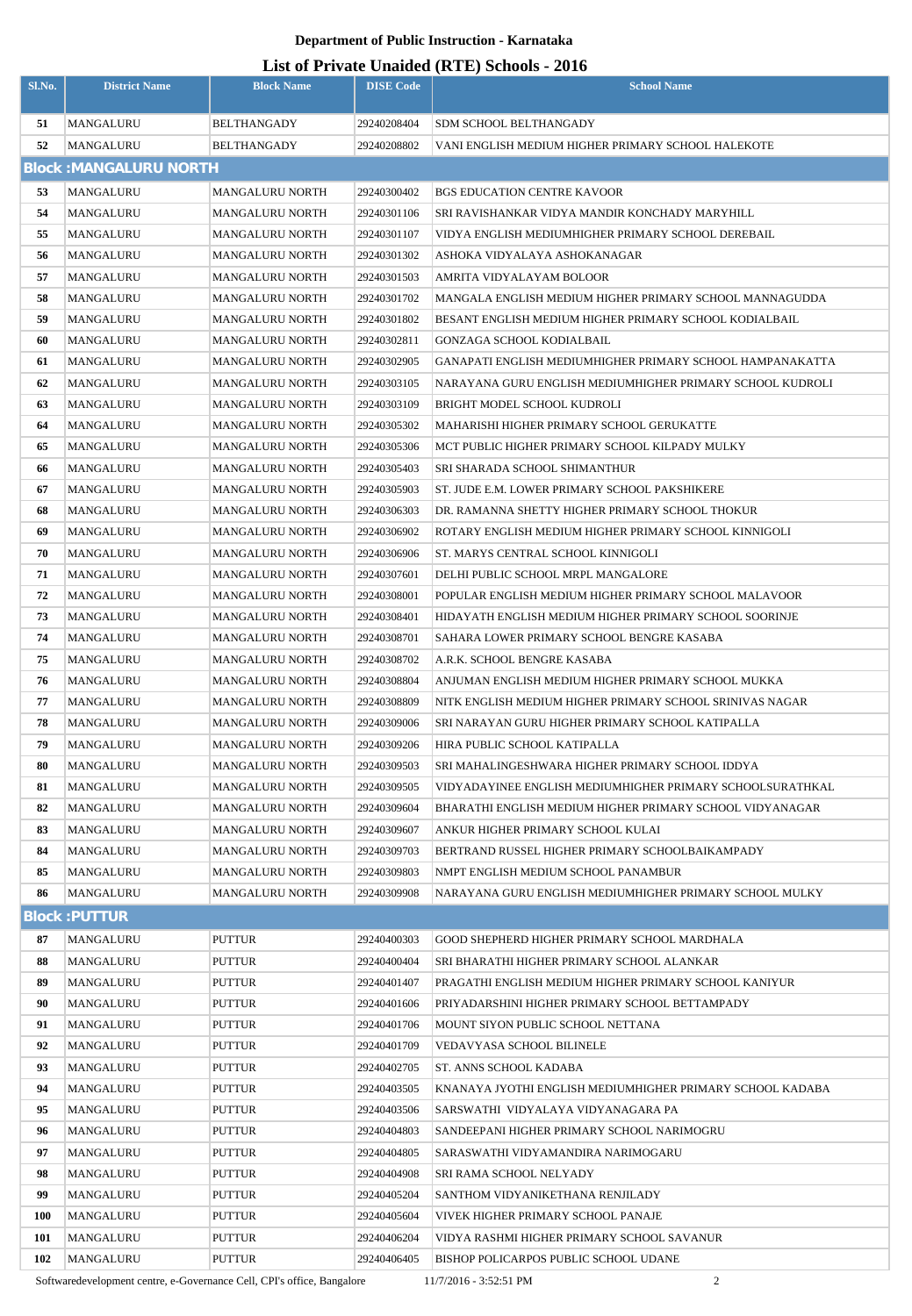## **List of Private Unaided (RTE) Schools - 2016**

| Sl.No.     | <b>District Name</b>          | <b>Block Name</b>       | <b>DISE Code</b>           | $List$ of Trivally Unafully (IVTE) behoods - 2010<br><b>School Name</b>                           |
|------------|-------------------------------|-------------------------|----------------------------|---------------------------------------------------------------------------------------------------|
|            |                               |                         |                            |                                                                                                   |
| 103        | MANGALURU                     | PUTTUR                  | 29240406605                | INDRAPRASTHA HIGHER PRIMARY SCHOOL UPPINANGADY                                                    |
| 104        | <b>MANGALURU</b>              | PUTTUR                  | 29240406606                | ST. MARYS HIGHER PRIMARY SCHOOL UPPINANGADY                                                       |
| 105        | MANGALURU                     | PUTTUR                  | 29240406607                | INDIAN SCHOOL UPPINANAGADY                                                                        |
| 106        | MANGALURU                     | PUTTUR                  | 29240406614                | SRI RAMA HPS UPPINANGADY                                                                          |
| 107        | MANGALURU                     | PUTTUR                  | 29240406902                | SUDANA RESIDENTIAL HIGHER PRIMARY SCHOOL NEHRU NAGAR                                              |
| 108        | MANGALURU                     | PUTTUR                  | 29240407402                | MOUNTAIN VIEW ENGLISH MEDIUM HIGHER PRIMARY SCHOOL PUTTUR                                         |
| 109        | MANGALURU                     | PUTTUR                  | 29240408101                | VIVEKANANDA KANNADA MEDIUM HIGHER PRIMARY SCHOOL PUTTUR                                           |
| 110        | MANGALURU                     | PUTTUR                  | 29240408102                | VIVEKANANDA ENGLISH MEDIUM HIGHER PRIMARY SCHOOL PUTTUR                                           |
| 111        | MANGALURU                     | PUTTUR                  | 29240408302                | GREEN VIEW PRIMARY SCHOOL PUTTUR                                                                  |
| 112<br>113 | MANGALURU<br>MANGALURU        | PUTTUR<br>PUTTUR        | 29240408303<br>29240408702 | AMBIKA BALAVIDYALAYA BAPPALIGE<br>BETHANY HIGHER PRIMARY SCHOOL DARBE                             |
|            |                               |                         |                            |                                                                                                   |
|            | <b>Block: SULLIA</b>          |                         |                            |                                                                                                   |
| 114        | MANGALURU                     | SULLIA                  | 29240500303                | KSG HIGHER PRIMARY SCHOOL PANJA                                                                   |
| 115        | MANGALURU                     | <b>SULLIA</b>           | 29240500409                | VIVEKA SCHOOL ADPANGAYA                                                                           |
| 116        | MANGALURU                     | <b>SULLIA</b>           | 29240500703                | SHREE SATYA SAI VIDYA KENDRA E.M. HIGHER PRIMARY SCHOOL CHOKKADY                                  |
| 117        | MANGALURU                     | <b>SULLIA</b>           | 29240501209                | DARUL HIKAM PRIMARY SCHOOL BELLARE                                                                |
| 118        | MANGALURU                     | <b>SULLIA</b>           | 29240501307                | JNANADEEPA HIGHER PRIMARY SCHOOL ELIMALE                                                          |
| 119        | MANGALURU                     | <b>SULLIA</b>           | 29240501609                | POINEER PUBLIC SCHOOL JALSOOR                                                                     |
| 120        | MANGALURU                     | <b>SULLIA</b>           | 29240503405                | SAVERAPURA HIGHER PRIMARY SCHOOL KALLUGUNDI SAMPAJE                                               |
| 121<br>122 | MANGALURU                     | SULLIA<br><b>SULLIA</b> | 29240503501                | KUMARASWAMY HIGHER PRIMARY SCHOOL VIDYANAGARA SUBRAHMANYA                                         |
| 123        | MANGALURU                     |                         | 29240504605                | ST. JOSEPHS PRIMARY SCHOOL BEERAMANGALA SULLIA                                                    |
| 124        | MANGALURU<br>MANGALURU        | SULLIA<br><b>SULLIA</b> | 29240504804<br>29240505102 | KVG INTERNATIONAL PUBLIC SCHOOL KURUNJIBAGH<br>ROTARY ENGLISH MEDIUM HIGHER PRIMARY SCHOOL SULLIA |
| 125        | MANGALURU                     | <b>SULLIA</b>           | 29240505403                | SNEHA HIGHER PRIMARY SCHOOL PARIVARAKANA SULLIA                                                   |
|            | <b>Block: MANGALURU SOUTH</b> |                         |                            |                                                                                                   |
| 126        | MANGALURU                     | MANGALURU SOUTH         | 29240600103                | GUNASHREE VIDYALAYA HIGHER PRIMARY SCHOOL ADYAR                                                   |
| 127        | MANGALURU                     | MANGALURU SOUTH         | 29240600612                | BETHANY ENGLISH MEDIUM HIGHER PRIMARYSCHOOL KINNIKAMBLA                                           |
| 128        | MANGALURU                     | <b>MANGALURU SOUTH</b>  | 29240600805                | <b>BAMI HIGHER PRIMARY SCHOOL GURUPURA</b>                                                        |
| 129        | <b>MANGALURU</b>              | MANGALURU SOUTH         | 29240601503                | VIDYA RATHNA LOWER PRIMARY SCHOOL MADAKA AMBLAMOGAR                                               |
| 130        | MANGALURU                     | <b>MANGALURU SOUTH</b>  | 29240602304                | VIDYARATHNA HIGHER PRIMARY SCHOOL DERALAKATTE                                                     |
| 131        | MANGALURU                     | <b>MANGALURU SOUTH</b>  | 29240603106                | NISHARA PUBLIC SCHOOL HAREKALA                                                                    |
| 132        | MANGALURU                     | MANGALURU SOUTH         | 29240603108                | ISLAHI E.M. SCHOOL ELLERU PADAV                                                                   |
| 133        | MANGALURU                     | MANGALURU SOUTH         | 29240604304                | VISHWAMANGALA ENGLISH MEDIUM HIGHER PRIMARY SCHOOL KONAJE                                         |
| 134        | MANGALURU                     | MANGALURU SOUTH         | 29240605011                | KUNIL ILMU ACADEMY NATEKAL                                                                        |
| 135        | MANGALURU                     | MANGALURU SOUTH         | 29240605301                | SHUBODAYA VIDYALAYA HIGHER PRIMARY SCHOOL MOODUSHEDDE                                             |
| 136        | MANGALURU                     | MANGALURU SOUTH         | 29240605503                | NOBEL HIGHER PRIMARY SCHOOL KUTHARPADAV                                                           |
| 137        | MANGALURU                     | MANGALURU SOUTH         | 29240605701                | NAVACHETHAN ENGLISH MEDIUM HIGHER PRIMARY SCHOOL NEERMARGA                                        |
| 138        | MANGALURU                     | MANGALURU SOUTH         | 29240606506                | BHAGAVATHI HIGHER PRIMARY SCHOOL SOMESHWARA                                                       |
| 139        | MANGALURU                     | <b>MANGALURU SOUTH</b>  | 29240606521                | REHAMANIA LOWER PRIMARY SCHOOL UCHILA                                                             |
| 140        | MANGALURU                     | <b>MANGALURU SOUTH</b>  | 29240607607                | NITHYADAR HIGHER PRIMARY SCHOOL PERMANNUR                                                         |
| 141        | MANGALURU                     | MANGALURU SOUTH         | 29240607611                | BHARATHI ENGLISH MEDIUM HIGHER PRIMARY SCHOOL ULLALA                                              |
| 142        | MANGALURU                     | MANGALURU SOUTH         | 29240607614                | ST. SEBASTIANS ENGLISH MEDIUM HIGHER PRIMARY SCHOOL PERMANNUR                                     |
| 143        | MANGALURU                     | MANGALURU SOUTH         | 29240607638                | PEACE PUBLIC SCHOOL KALLAPU                                                                       |
| 144        | MANGALURU                     | <b>MANGALURU SOUTH</b>  | 29240607645                | MANGALORE ONE HIGHER PRIMARY SCHOOL CHEMBUGUDDE                                                   |
| 145        | MANGALURU                     | MANGALURU SOUTH         | 29240607659                | HEERA LOWER PRIMARY SCHOOL BABBUKATTE                                                             |
| 146        | MANGALURU                     | <b>MANGALURU SOUTH</b>  | 29240608801                | SRI AMRATESHWARA HIGHER PRIMARY SCHOOL VAMANJUR                                                   |
| 147        | MANGALURU                     | <b>MANGALURU SOUTH</b>  | 29240608812                | ST. RAYMONDS HIGHER PRIMARY SCHOOL VAMANJOOR                                                      |
| 148        | MANGALURU                     | <b>MANGALURU SOUTH</b>  | 29240608814                | ST. ANNES ENGLISH MEDIUM SCHOOL KELRAI                                                            |
| 149        | MANGALURU                     | MANGALURU SOUTH         | 29240609003                | BADRIYA ENGLISH MEDIUM HIGHER PRIMARY SCHOOL BAJAL NANTHOOR                                       |
| 150        | MANGALURU                     | <b>MANGALURU SOUTH</b>  | 29240609017                | ST. JOSEPH CONVENT SCHOOL BAJAL                                                                   |
| 151        | MANGALURU                     | MANGALURU SOUTH         | 29240609019                | SNEHA PUBLIC SCHOOL PAKKALADKA                                                                    |
| 152        | MANGALURU                     | MANGALURU SOUTH         | 29240609807                | SWAMI SADANANDA SARASWATI HIGHER PRIMARY SCHOOL NANTHUR PADAV                                     |
| 153        | MANGALURU                     | MANGALURU SOUTH         | 29240609810                | PADUA ENGLISH MEDIUM HIGHER PRIMARY SCHOOL NANTHUR                                                |
| 154        | MANGALURU                     | MANGALURU SOUTH         | 29240610004                | CHINMAYA HIGHER PRIMARY SCHOOL KADRI                                                              |

Softwaredevelopment centre, e-Governance Cell, CPI's office, Bangalore 11/7/2016 - 3:52:51 PM 3